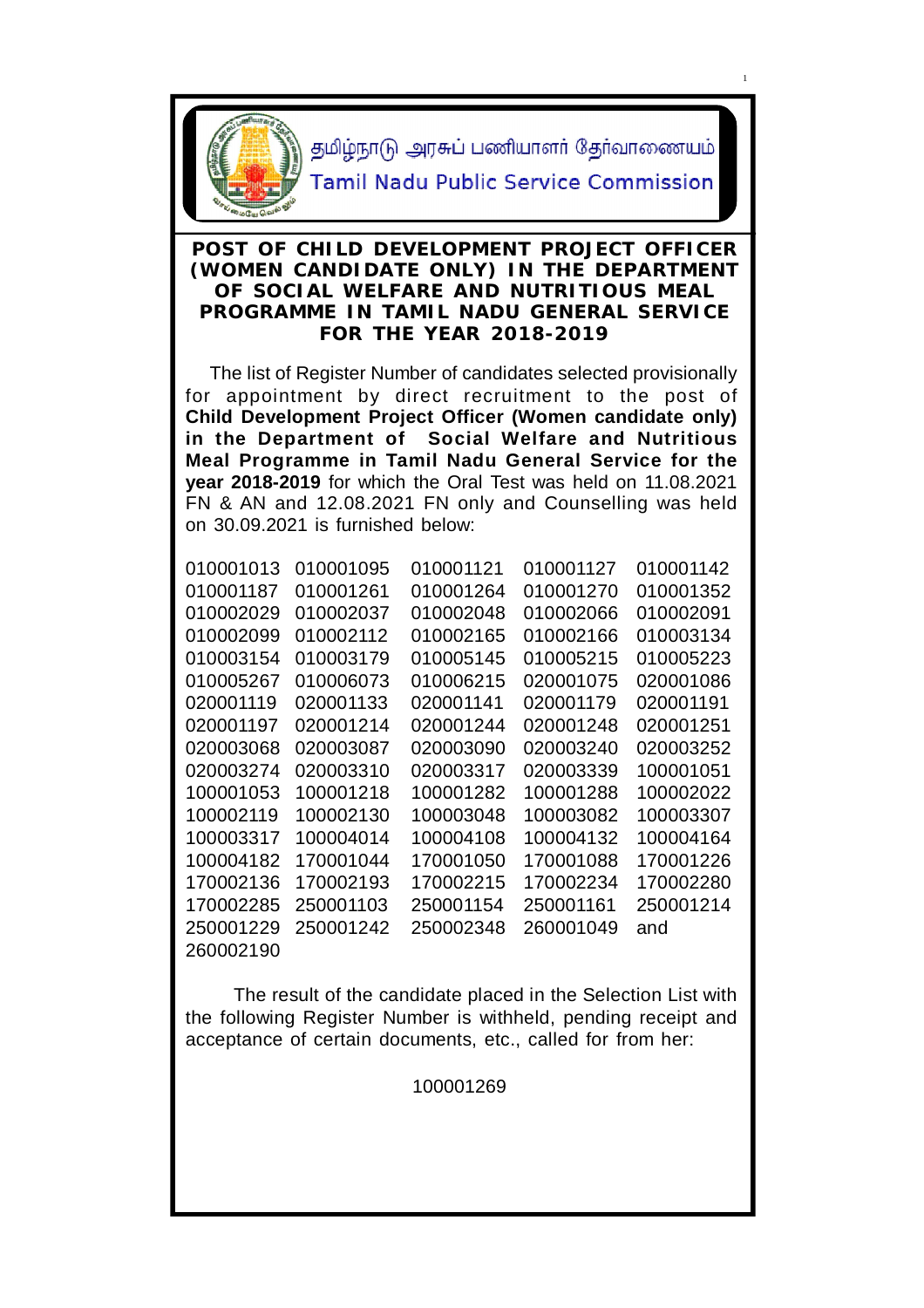# **RESERVE LIST**

The list of Register Number of candidates who have been placed in the Reserve List under various categories are furnished below. The position of the candidates in the Reserve List is furnished in the brackets against their Register Number:

### **GENERAL TURN (GENERAL)**

| 010001116(13) | 010001299(7)                | 010002080(10)               | 020001138(4) |
|---------------|-----------------------------|-----------------------------|--------------|
| 020001153(6)  | 020003070(1)                | 100001091(5)                | 100001130(3) |
| 100001274(9)  |                             | 100003320(11) 170001212(14) | 170002045(8) |
| 170002221(2)  | 170002227(12) 250002290(15) |                             |              |

### **GENERAL TURN (GENERAL) - PSTM - SUBSTITUTE**

020001138(4) 020003070(1) 100001130(3) 170002221(2)

#### **GENERAL TURN (WOMEN)**

100001130(3) 170002221(2)

020001138(4) 020001153(6) 020003070(1) 100001091(5)

#### **GENERAL TURN (WOMEN) - PSTM - SUBSTITUTE** 020003070(1) 170002221(2)

#### **BACKWARD CLASSES (OTHER THAN BACKWARD CLASS MUSLIMS) (GENERAL)**

010001116(11) 010001299(6) 020001138(3) 020001153(5) 100001091(4) 100001130(2) 100001274(8) 100003320(9) 170001212(12) 170002045(7) 170002221(1) 170002227(10) 250002290(13)

# **BACKWARD CLASSES (OTHER THAN BACKWARD CLASS MUSLIMS) (GENERAL) - PSTM - SUBSTITUTE**

020001138(3) 100001091(4) 100001130(2) 170002221(1)

**BACKWARD CLASSES (OTHER THAN BACKWARD CLASS MUSLIMS) (WOMEN)**

020001138(3) 100001091(4) 100001130(2) 170002221(1)

**BACKWARD CLASSES (OTHER THAN BACKWARD CLASS MUSLIMS) (WOMEN) - PSTM - SUBSTITUTE**

170002221(1)

**BACKWARD CLASSES (OTHER THAN BACKWARD CLASS MUSLIMS) (WOMEN) - (DAP)(HH)**

NO CANDIDATE

**BACKWARD CLASSES (MUSLIMS) (GENERAL)** 010005234(1) 250001209(2)

**BACKWARD CLASSES (MUSLIMS) (WOMEN)** 010005234(1)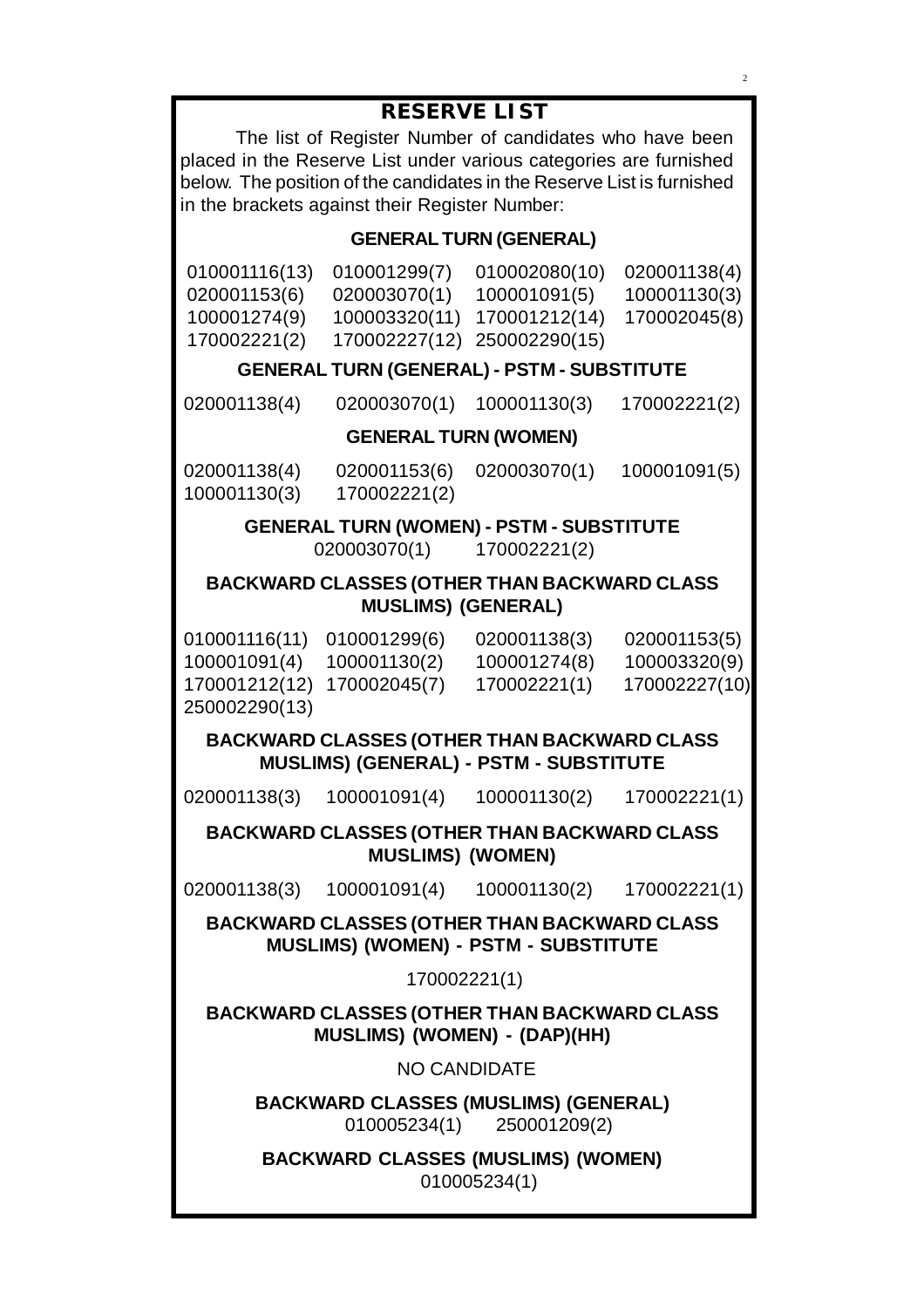**MOST BACKWARD CLASSES / DENOTIFIED COMMUNITIES (WOMEN)** 010001276(3) 010001355(4) 010002019(1) 100003292(2) 100004100(5) **SCHEDULED CASTES (ARUNTHATHIYAR) (GENERAL)** 020001098 (2) 020001150(1) **MOST BACKWARD CLASSES / DENOTIFIED COMMUNITIES (GENERAL) - (DAP)[LD(OA/OL), DF, AC, LC]** NO CANDIDATE **SCHEDULED CASTES (ARUNTHATHIYAR) (WOMEN)** 020001150(1) **SCHEDULED CASTES (GENERAL)** 010001099(6) 010001260(5) 010002118(2) 020001062(7) 100001120(3) 170001163(4) 170002160(8) 250002314(1) **SCHEDULED CASTES (GENERAL) - PSTM - SUBSTITUTE** 250002314(1) **SCHEDULED CASTES (WOMEN)** 010002118(2) 100001120(3) 250002314(1) **SCHEDULED CASTES (WOMEN) - PSTM - SUBSTITUTE** 250002314(1) **SCHEDULED TRIBES (GENERAL)** 250001337(1) **MOST BACKWARD CLASSES / DENOTIFIED COMMUNITIES (GENERAL) - (DAP)(HH)** NO CANDIDATE **MOST BACKWARD CLASSES / DENOTIFIED COMMUNITIES (GENERAL) - PSTM - SUBSTITUTE** 010002019(1) 100003292(2) **MOST BACKWARD CLASSES / DENOTIFIED COMMUNITIES (GENERAL)** 010001271(7) 010001276(3) 010001355(4) 010002019(1) 010003186(8) 020003193(6) 100003292(2) 100004100(5)

3